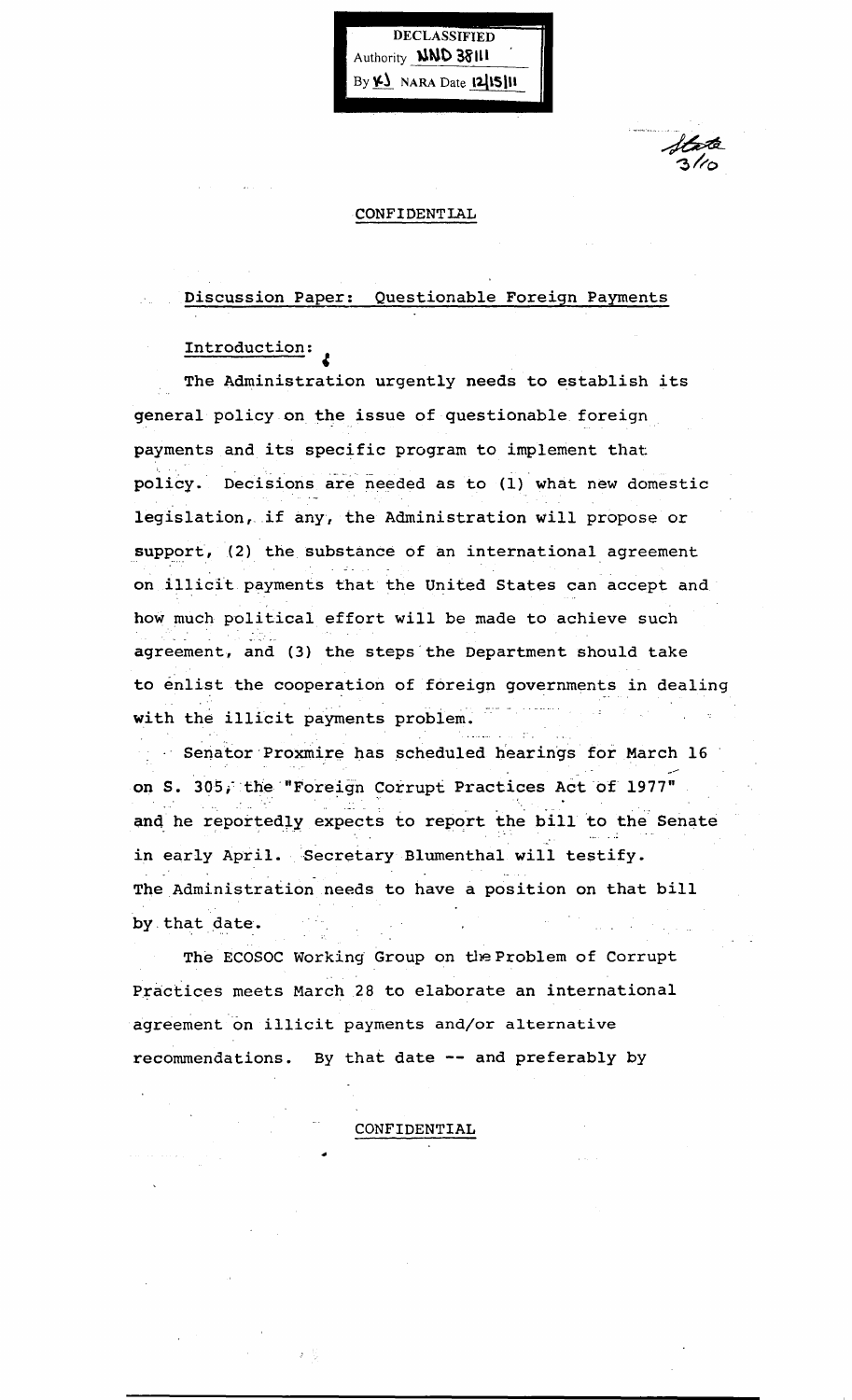DECLASSIFIED Authority **NND 38111** By K NARA Date 1215111

March 16 -- the Administration should take a position on this exercise.

CONFIDENTIAL

 $-2 =$ 

### Background:

SEC and Congressional investigations over the last two years have disclosed questionable foreign payments by more than 200 U.S. enterprises. These disclosures have shocked international public opinion, caused serious political problems for a number of friendly foreign governments, and damaged public confidence in free enterprise and established institutions.

In response, Congress enacted new legislation which (a) made foreign bribes taxable as U.S. income, and (b) required the reporting of fees, commissions and political contributions made in connection with the sale of defense articles and services for foreign armed forces. The State Department issued regulations implementing these provisions of the Arms Export Control Act. Other bills providing for criminalization of foreign bribes, disclosure of questionable foreign payments, and improved corporate management and accounting procedures were proposed by Senator Proxmire, President Ford, and the SEC, respectively. None were enacted into law, but the Proxmire criminalization bill passed the Senate 86-0.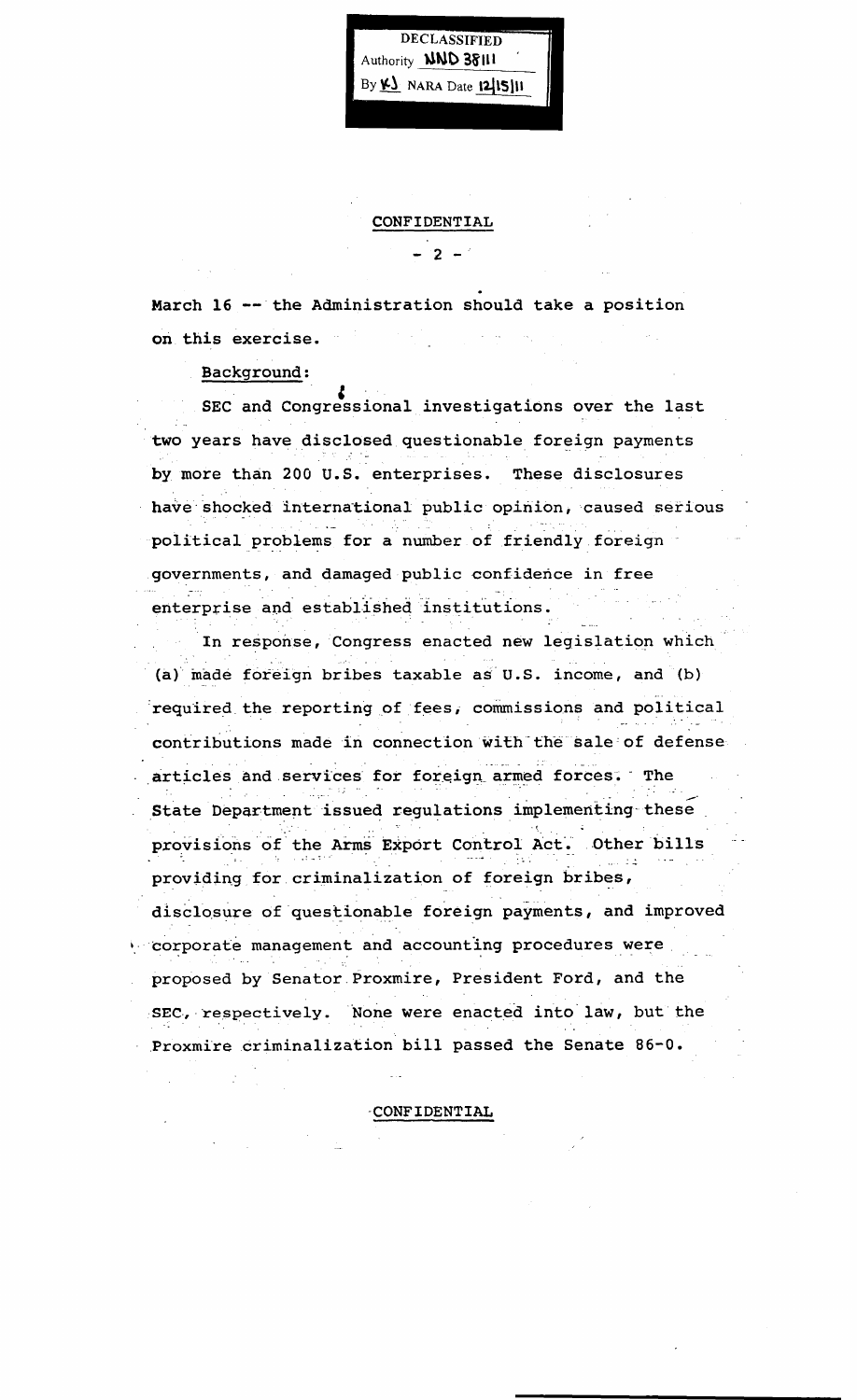Authority **NND 38111**  $M_{\rm{min}}$ 

DECLASSIFIED

CONFIDENTIAL

 $-2 -$ 

The SEC now requires issuers to disclose a broad range of foreign payments that are deemed "material" under very general guidelines. Under proposed, new regulations proxy statements will have to disclose the involvement of directors and executive officers in "material" political contributions and payments to foreign officials, direct or indirect, other than to satisfy lawful obligations.

The Senate also adopted unanimously a resolution (S. Res. 265) calling upon the Executive Branch to negotiate in the MTN and other international fora a binding international agreement with sanctions to control illicit payments in international trade. Subsequently, the United States persuaded the UN Economic and Social Council (ECOSOC) to establish an Ad Hoc Intergovernmental Working Group on Corrupt Practices to elaborate the possible scope and contents of an agreement to combat illicit payments. The Working Group is to report to التفاعيات ECOSOC this July.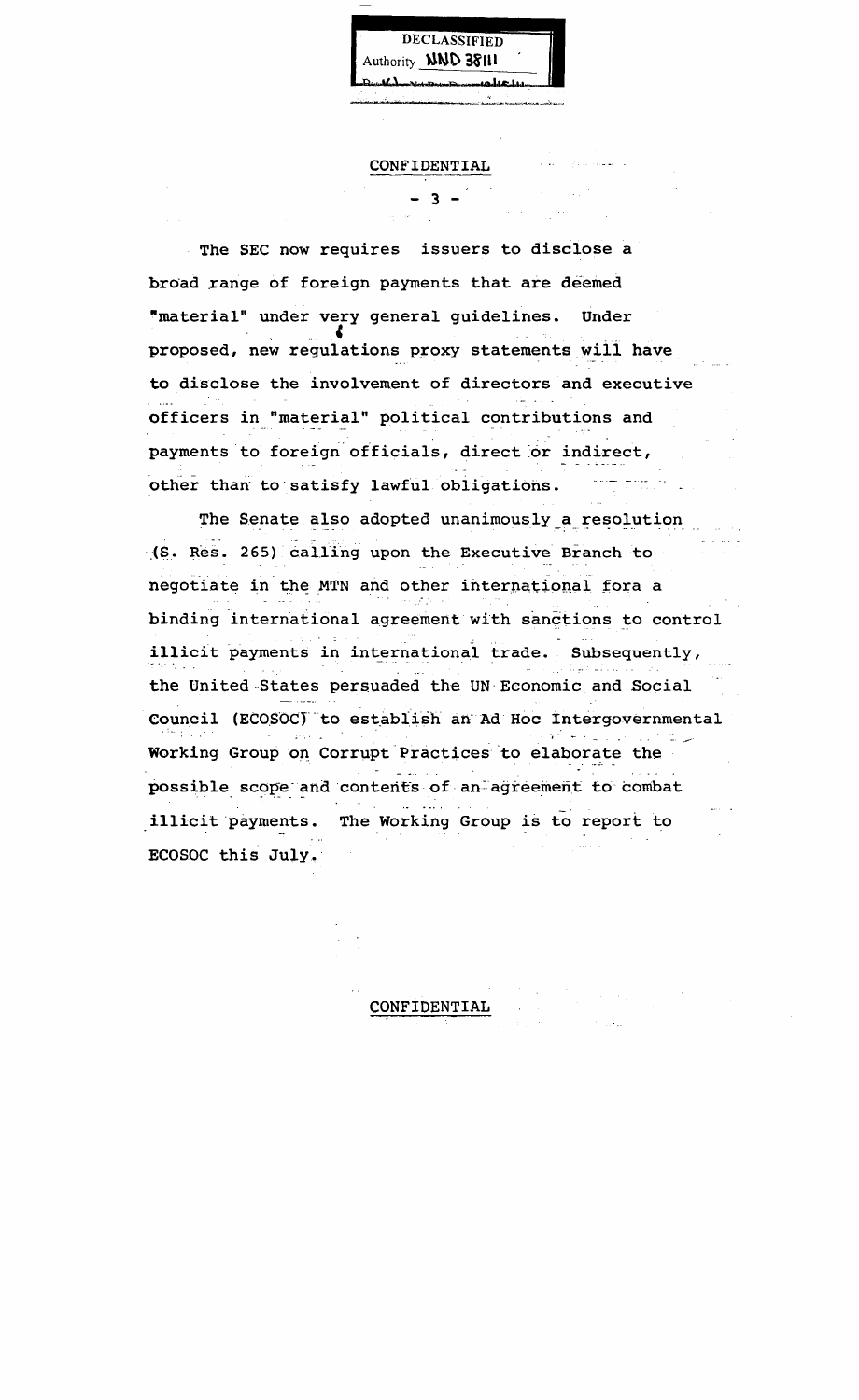DECLASSIFIED Authority **NND 38111** By K) NARA Date 12/15/11

CONFIDENTIAL

The U.S. has proposed an international agreement based on (1) enforcement of host country criminal laws; (2) uniform provisions for disclosure of payments to foreign officials and agents' fees made in connection with Government procurement in international trade or to influence other official acts of foreign officials of commercial interest to foreign investors; and (3) international cooperation by exchange of information and judicial assistance in the enforcement of the above laws.

Progress towards agreement has been slow as the developing countries have not been ready to begin substantive negotiations. The developed countries appear open to an international agreement but have strong objections to adopting new national legislation such as the U.S. proposals for uniform disclosure laws. The next, and critical, meeting of the ECOSOC Working Group is scheduled for March 28-April 8. There may be one additional meeting before the Working Group makes its final report to ECOSOC this July but none is presently scheduled. At this point, it is unrealistic to expect to conclude a treaty in 1977, but we must begin sub-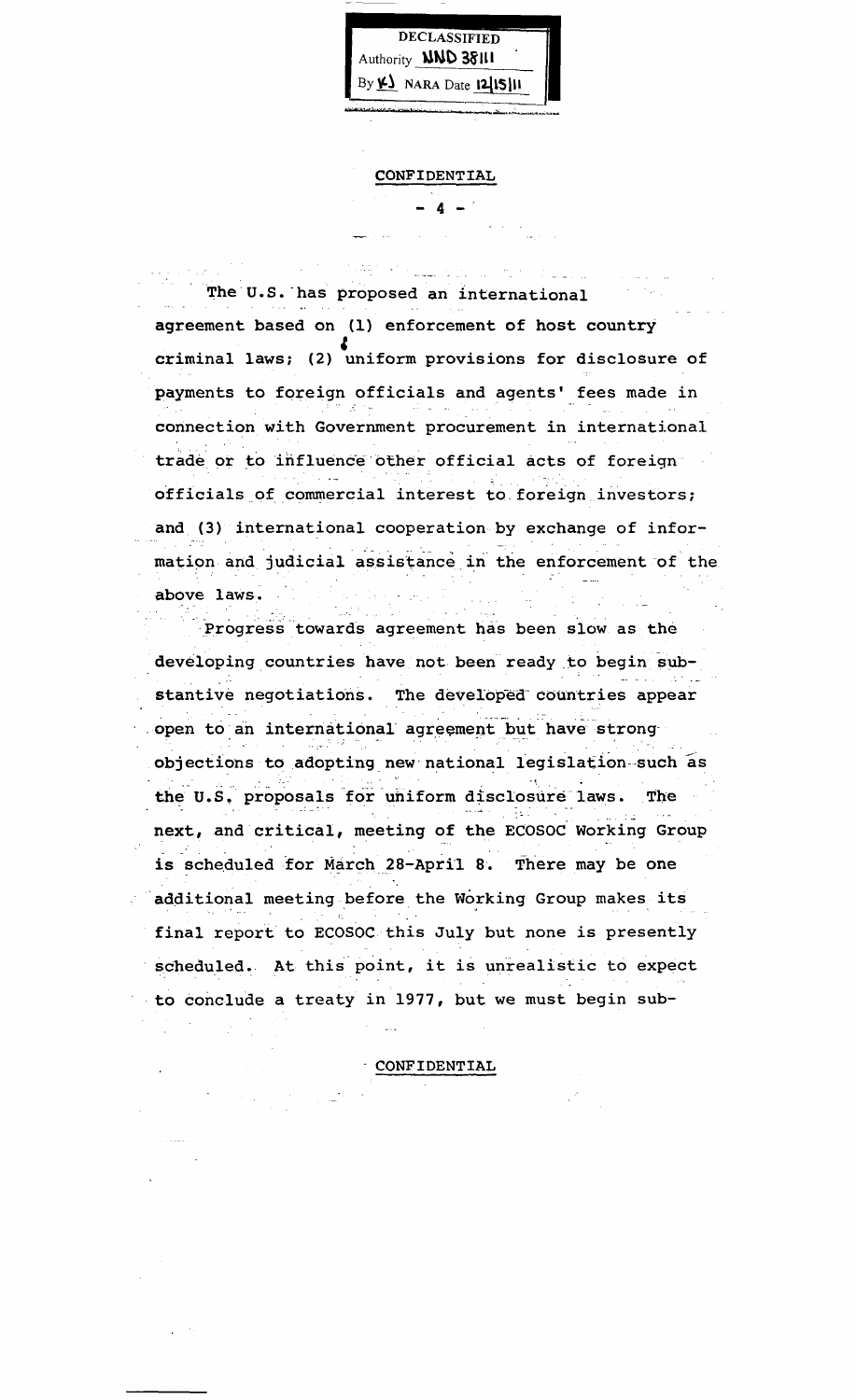DECLASSIFIED Authority **NND 38111** By  $\n *Y*$  NARA Date  $|2|15|11$ 

CONFIDENTIAL

 $-5 -$ 

stantive work at the March 28 meeting and make enough progress to persuade ECOSOC to continue the Working Group or to recommend convening a diplomatic conference. There are clear linkages between our position on . domestic legislation and\_our position on an international agreement, and the decisions on both are best made together. Accordingly, the options discussed below include both domestic legislation and an international agreement.

 $\overline{\phantom{a}}$  The Proxmire bill's Title I, which deals with illicit payments abroad, has two parts. First, it would require firms regulated by the SEC to establish improved accounting procedures and management controls, and would prohibit falsification of accounting records and false statements to auditors. Second -- and of much greater concern to the Department -- it would make it a criminal offense to use the mails or other instrumentalities of U.S. commerce to bribe a foreign official in order to obtain business or to influence legislation or regulations of the official's government. Title II of the bill would provide for notification of ownership of certain levels of equity shares registered with the SEC.

The Department should have no problem supporting the accounting rules in Title I. The options discussed

CONFtOENTIAL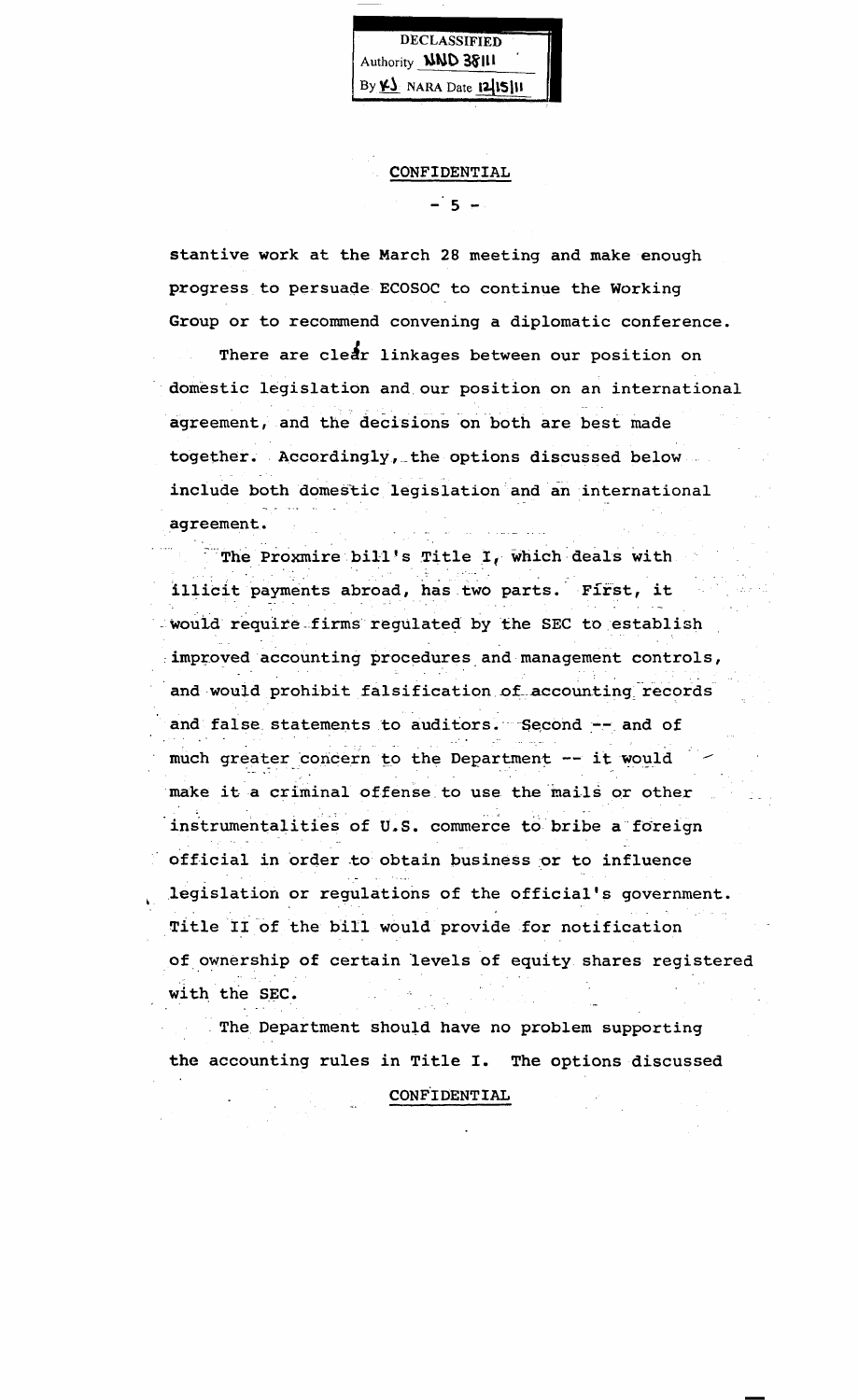

#### CONFIDENTIAL

- 6

below relate to the more difficult problem of criminalization or disclosure of foreign payments.

Options:

1. Concentrate on international action and vigorous enforcement of existing legislation and regulatory programs. Support the SEC proposals included in the Proxmire bill requiring corporate management controls and prohibiting false statements to auditors. Oppose criminalization at this time.  $-$ 

Pros

-- No new legislation is necessary at this time since vigorous SEC and IRS enforcement programs under existing law and the new tax legislation, and' the reporting requirements 6f the Arms Export Control Act, have had a significant deterrent 'effect.

-- The proposed new SEC regulations, if adopted, will further deter questionable foreign payments by U.S. firms.

-- The U.S. could continue to seek international agreement on broader disclosure while preserving flexibility to negotiate a compromise which might fall short of public disclosure or criminalization by home countries.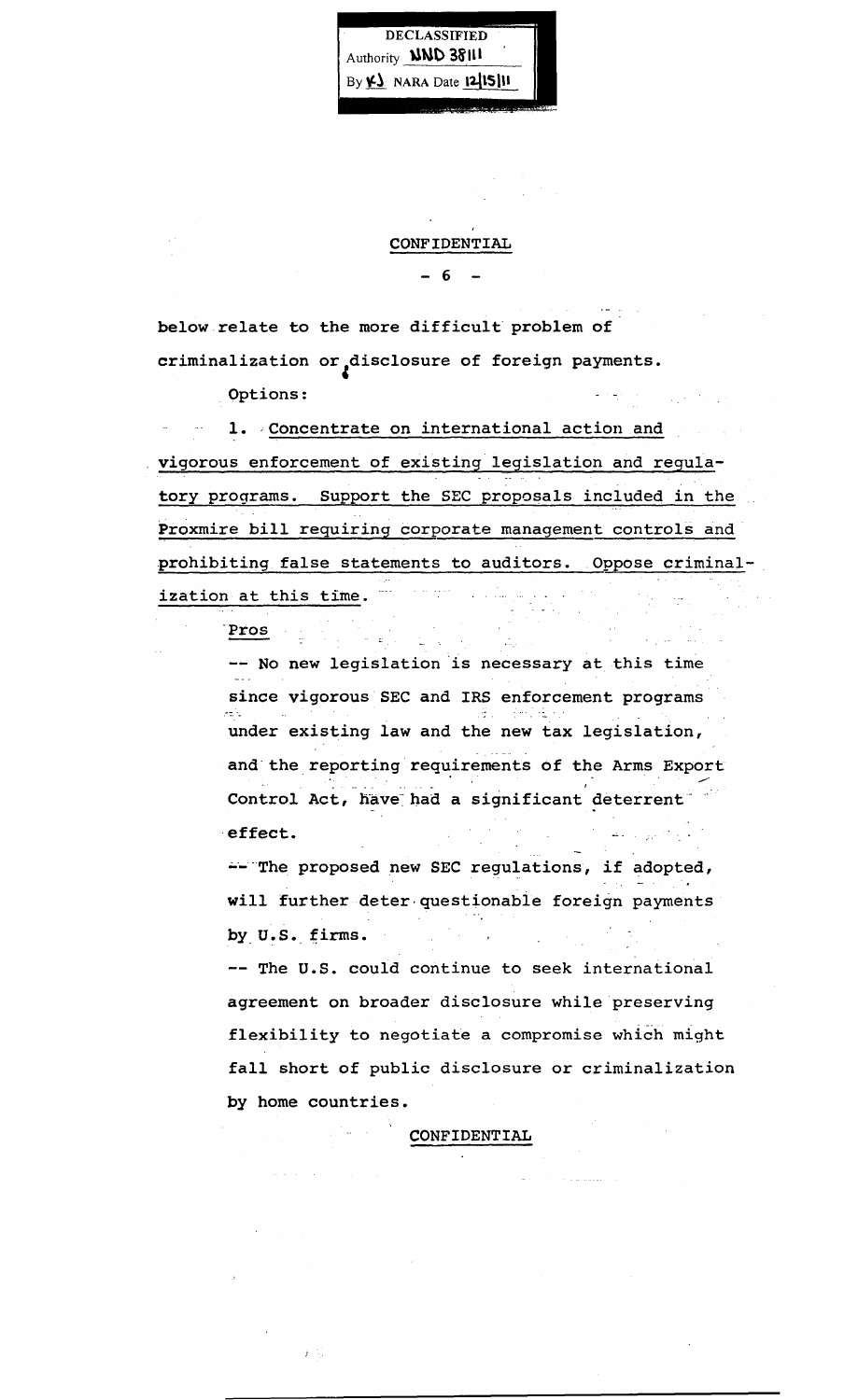DECLASSIFIED Authority **NND 38111**  $By  $\angle B$  NARA Date 1215111$ 

#### CONFIDENTIAL

- 7 -

-- Would minimize damage to U.S.' trade and foreign relations which might result from further unilateral measures. ł

Cons

-- Further steps are urgently needed to restore public confidence in U.S. business and other  $\label{eq:2} \mathbb{E}[\mathbb{E}[\mathbb{E}^{\mathbb{E}}] \otimes \mathbb{E}^{\mathbb{E}}_{\mathbb{E}^{\mathbb{E}}_{\mathbb{E}^{\mathbb{E}}_{\mathbb{E}^{\mathbb{E}}_{\mathbb{E}^{\mathbb{E}}_{\mathbb{E}^{\mathbb{E}}_{\mathbb{E}^{\mathbb{E}}_{\mathbb{E}^{\mathbb{E}}_{\mathbb{E}^{\mathbb{E}}_{\mathbb{E}^{\mathbb{E}}_{\mathbb{E}^{\mathbb{E}}_{\mathbb{E}^{\mathbb{E}}_{\mathbb{E}^{\mathbb{E}}_{\math$ ÷. المكفات

institutions.

-- Prospects for an early conclusion of an effective international agreement are uncertain.

-- Such a position would meet with strong opposition  $\mathbb{R}$  , which is in, Congress'. a series.<br>Portugales  $\mathbb{Z}$  . エコー

The Carter Administration could be accused of being weaker than the Ford Administration on this issue.  $\sim 10^{11}$  km s  $^{-1}$  $\sqrt{s}$  ,  $\sim$   $\sqrt{s}$ 

2. Support the Proxmire bill as modified to clarify and narrow the criminal provisions. The U.S. would - ... add home country criminalization to its present proposals for an international agreement on illicit payments.

Pros

X

-- Represents a direct and forceful statement by the Administration on corporate corruption.

'CONFIDENTIAL

-- Would satisfy Proxmire and many -- but not all --الأستفاء الما proponents of unilateral action.  $\sim 10^{-11}$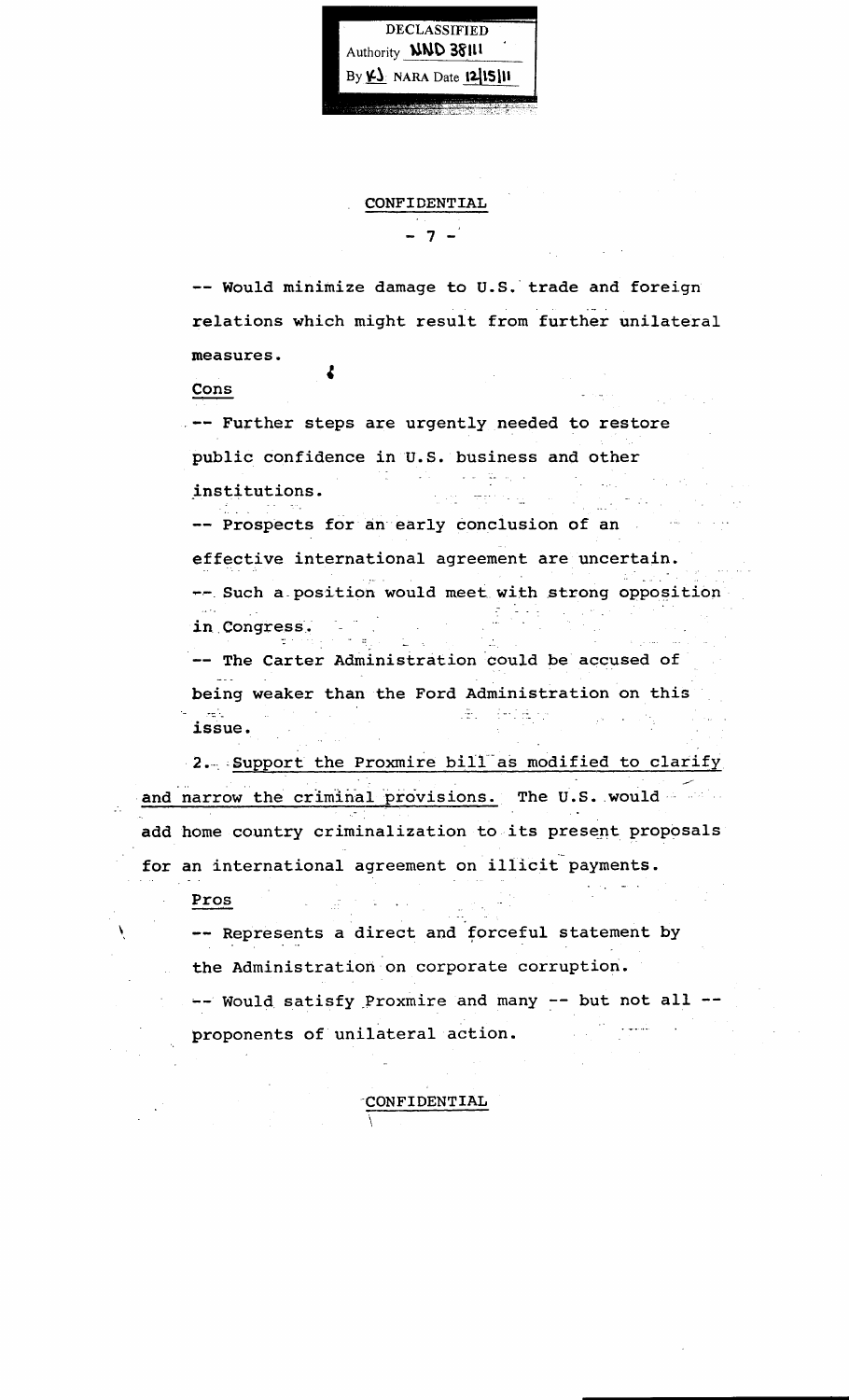**DECLASSIFIED** Authority **NND 38111**  $By \n\mathsf{K}$  NARA Date  $[2]$ 15] $\mathsf{H}$ 

CONFIDENTIAL

 $-8 -$ 

-- Would satisfy LDC demands for the home countries to take action against MNCs. -- Would avoid the administrative burdens of disclosure for business and government. -- Would avoid competitive disadvantages of unilateral disclosure of agents' fees. -- Mutual assistance would enhance the enforceability of criminal legislation.  $\frac{\text{Cons}}{\text{Cons}}$ -- Would be more difficult than disclosure to enforce. -- U.S. criminal investigation of bribery of foreign officials could lead to serious diplomatic problems. -- Criminalization is strongly opposed by influential bar and business groups. --- Internationally, developed countries would be opposed to such a move (although it is not clear whether their opposition would be any greater than exists toward disclosure). -- Would require a fundamental shift in our ECOSOC negotiation strategy.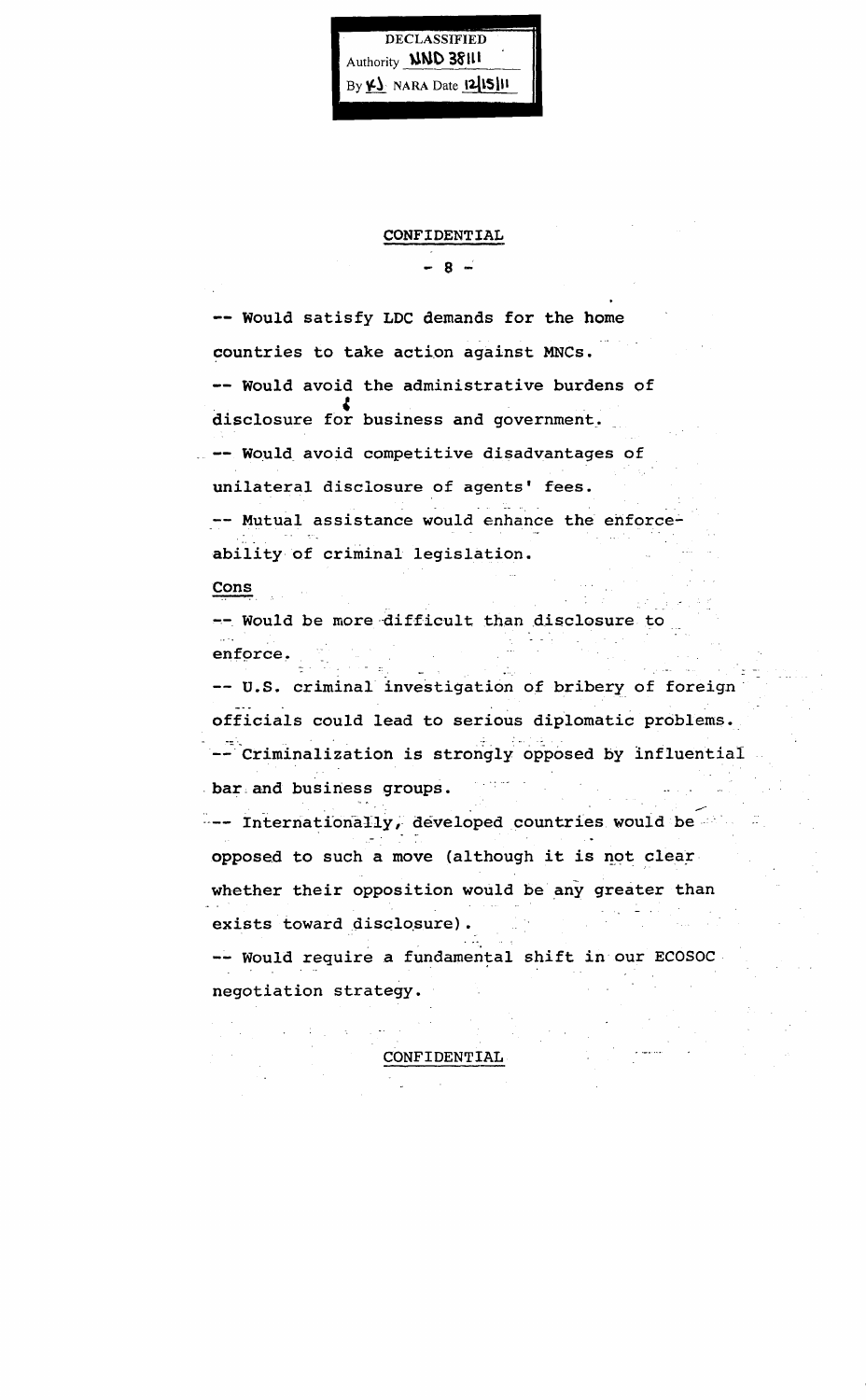DECLASSIFIED Authority **NND 38111** By K) NARA Date 12/15/11

#### CONFIDENTIAL

 $-9 - 1$ 

Possible variation on Option 2:

2. The U.S. might adopt a criminal approach but make it effective only with respect to countries with which it has entered into an agreement on mutual enforcement assistance and/or home country criminalization.

Pros المحادث والمتعارض والمستقلة والمنادر  $\sim 10^{-11}$  $\sim$   $\sim$ -- This would ensure that the law is applicable only where it can be enforced and where diplomatic in Diam -problems will be minimized. , mali a No  $\bar{\mathcal{A}}$ Cons . -- The concept of contingent criminal jurisdiction is novel, could be difficult to sell to Congress,  $\hat{\varphi}$  is seen as  $\hat{\varphi}$  and  $\hat{\varphi}$  $\omega_{\rm{eff}}=10^{10}$  km s  $^{-1}$ and may be seen as inappropriate.

CONFIDENTIAL in Town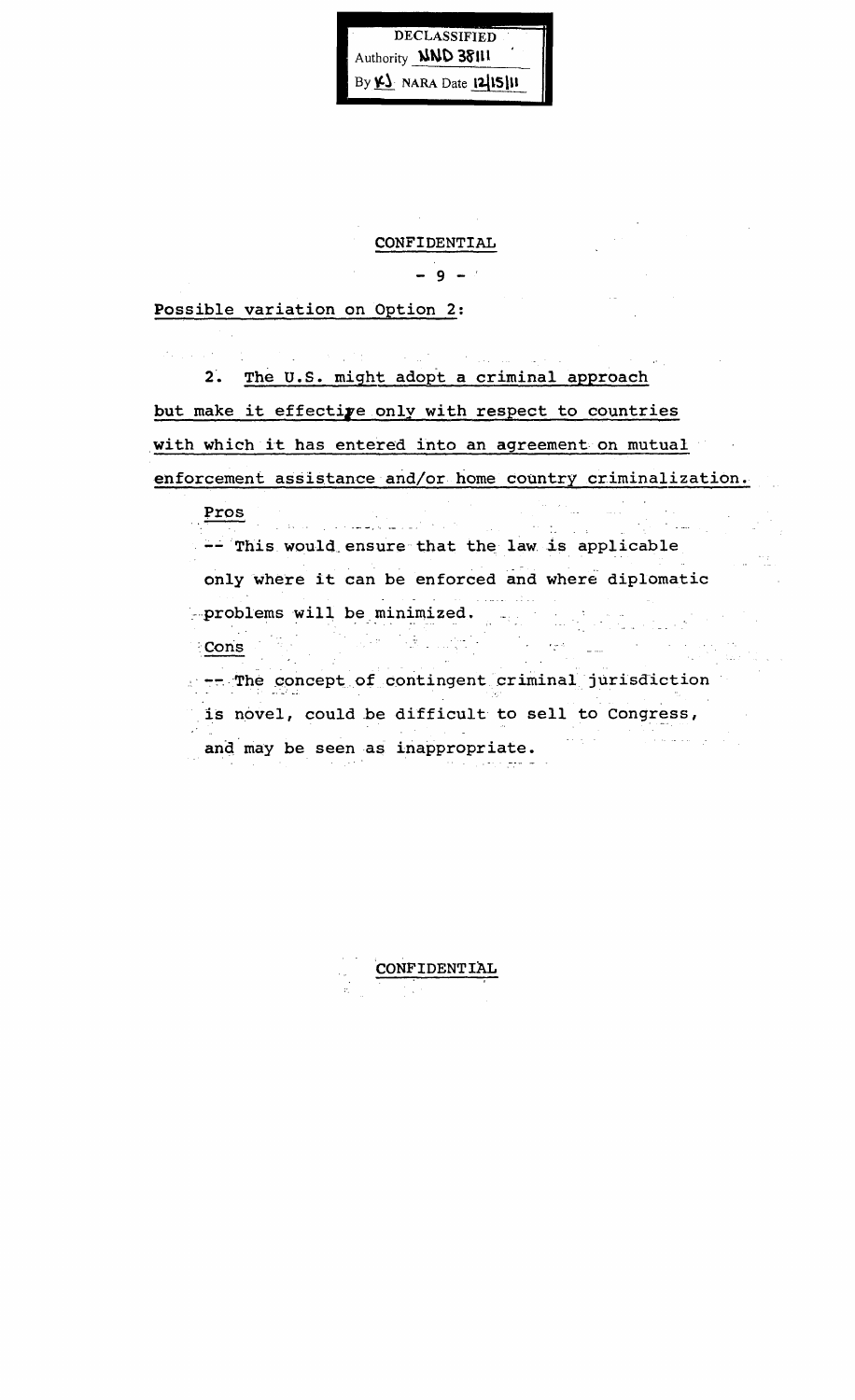Authority **NND 38111** By  $\underline{\mathsf{Y}}$  NARA Date  $12|15|11$ 

**DECLASSIFIED** 

CONFIDENTIAL

 $-10 -$ 

3. Legislation requiring disclosure of certain foreign payments. برواني المتحاد

Pros

-- Disclosure<sup>\$</sup> is a more effective deterrent than criminalization.

-- Easier to enforce by criminal penalties since it would not be necessary to prove the purpose  $\label{eq:3.1} \frac{1}{2}\sum_{i=1}^n\frac{1}{2\pi i}\sum_{i=1}^n\frac{1}{2\pi i}\sum_{i=1}^n\frac{1}{2\pi i}\sum_{i=1}^n\frac{1}{2\pi i}\sum_{i=1}^n\frac{1}{2\pi i}\sum_{i=1}^n\frac{1}{2\pi i}\sum_{i=1}^n\frac{1}{2\pi i}\sum_{i=1}^n\frac{1}{2\pi i}\sum_{i=1}^n\frac{1}{2\pi i}\sum_{i=1}^n\frac{1}{2\pi i}\sum_{i=1}^n\frac{1}{2\pi i}\sum_{i=1}$ 

of a payment which is not reported.

-- Would extend SEC-type disclosure to firms not regulated by the SEC, and would establish disclosure requirements which are more specific than those of the SEC. الراعيل المتحدثان

-- Appears to be more acceptable than criminalization to large segments of the business and legal

communities •

 $\sim$  -- If we could reach international agreement on  $\le$ this approach, it would afford the greatest protection for U.S. interests since it would be

easier to monitor performance of treaty obligations to compel disclosure than to verify  $\sim 10^{-11}$ enforcement of criminal laws.

Cons

 $\mathcal{F}_{\mu\nu\rho}$ 

Found little support in Congress last y.ear. .